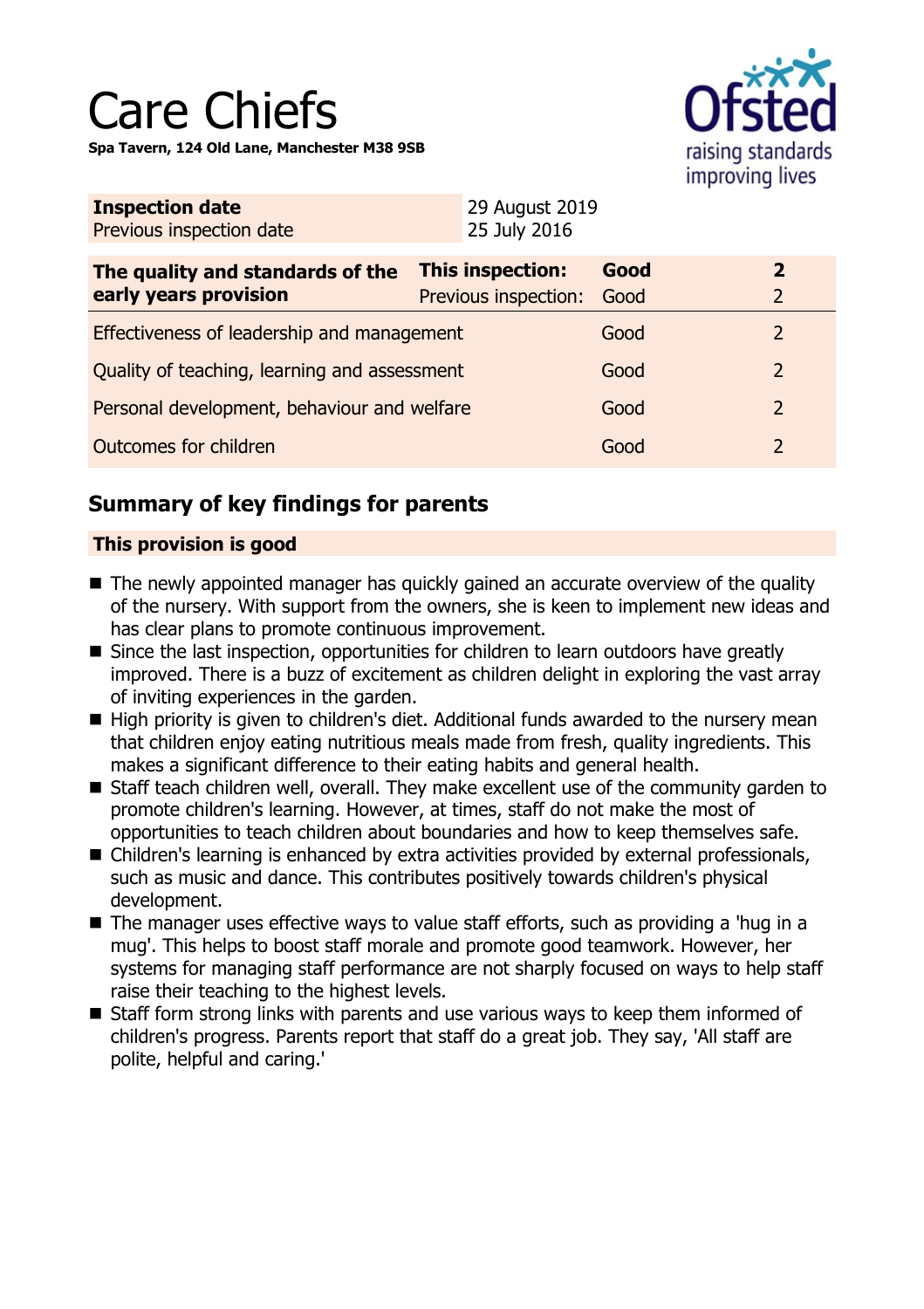## **What the setting needs to do to improve further**

### **To further improve the quality of the early years provision the provider should:**

- strengthen ways to support children's growing understanding of boundaries, expectations and how to keep themselves safe
- $\blacksquare$  provide staff with more incisive support and guidance to help them raise their teaching skills even higher.

### **Inspection activities**

- $\blacksquare$  The inspector observed the quality of teaching during activities and assessed the impact this has on children's learning.
- $\blacksquare$  The inspector spoke to staff and children and completed joint observations with the manager.
- $\blacksquare$  The inspector held discussions with the manager, the owners of the nursery and the local authority quality development adviser. She looked at relevant documentation and evidence of the suitability of staff working in the nursery.
- $\blacksquare$  The inspector spoke to some parents during the inspection and took account of their views.

### **Inspector**

Jan Linsdell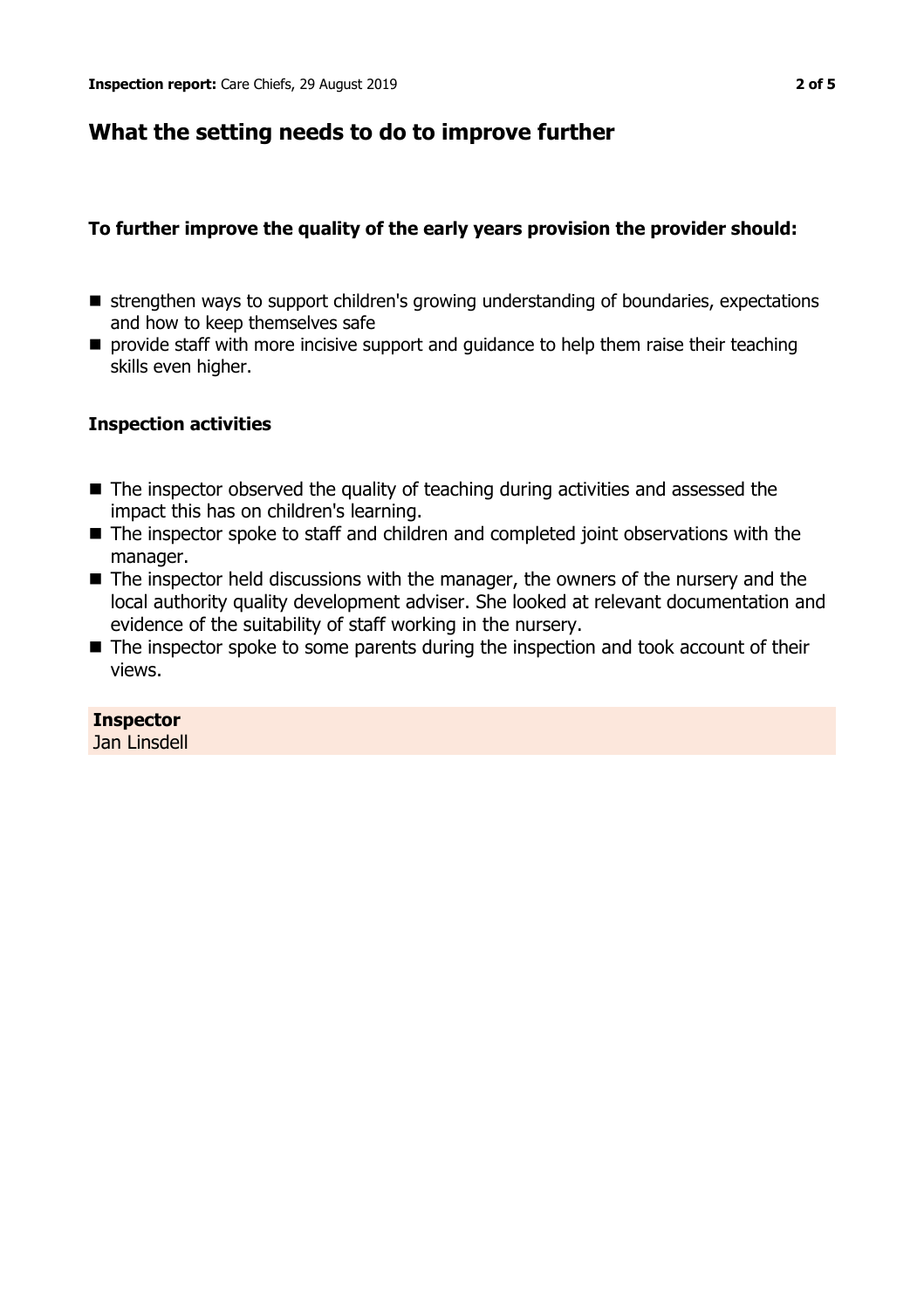# **Inspection findings**

### **Effectiveness of leadership and management is good**

Safeguarding is effective. The nursery is safe and secure. Staff are vigilant about children's whereabouts. They follow stringent procedures to help to keep children safe, particularly when children move between indoors and outside. The manager and staff have a secure understanding of safeguarding procedures. They know how to identify concerns and take appropriate action to ensure children's safety. Staff work closely with other professionals to seek advice and get the right support for children who need it. The manager uses effective systems to closely monitor children's progress. She consults staff on children's individual needs and interests when deciding how additional funds should be spent. Staff qualifications exceed minimum requirements. Staff have regular supervision and training and they take on board advice from the local authority. This has a positive effect on children's care and learning.

### **Quality of teaching, learning and assessment is good**

Staff gather valuable details from parents about children's skills on entry. They use this information well to inform their baseline assessments of children's abilities and to plan for their next steps in learning. Most children enter the nursery with low starting points. Over time, they make good progress because staff quickly identify gaps and put support in place to help them catch up. Staff work closely with other professionals to make sure children with special educational needs and/or disabilities receive the support they need. Staff encourage parents to support children's learning at home. One way they do this is by providing library books so that parents can read to their children. Parents speak positively about the progress children make, particularly in their speech and their interactions with others. Children are motivated to play, learn and develop skills to help them to become ready for school.

### **Personal development, behaviour and welfare are good**

Staff clearly form close bonds with children. This is evident when key persons talk fondly about children's characters and describe them as 'a bundle of joy'. Children learn familiar songs that help them to understand and follow routines. They play well together and show growing confidence, for instance, when they chat to visitors or do tasks for themselves. Staff reinforce positive behaviour and good eating habits at lunchtime. For example, they praise children for using their manners and remind them not to talk with their mouth full. This helps to promote children's social skills.

### **Outcomes for children are good**

All children benefit from playing with a wide range of real, natural and open-ended resources that stimulate their senses and inspire their imagination. Babies become fascinated by the lights and sounds of different objects which entice them to explore. Toddlers practise using tricky tools, such as scissors, to snip the dough. This helps them to develop their finger muscles in readiness for early writing. Pre-school children learn to listen to stories and talk about their experiences. For example, they recall events from their trip to the farm and remember that milk comes from cows.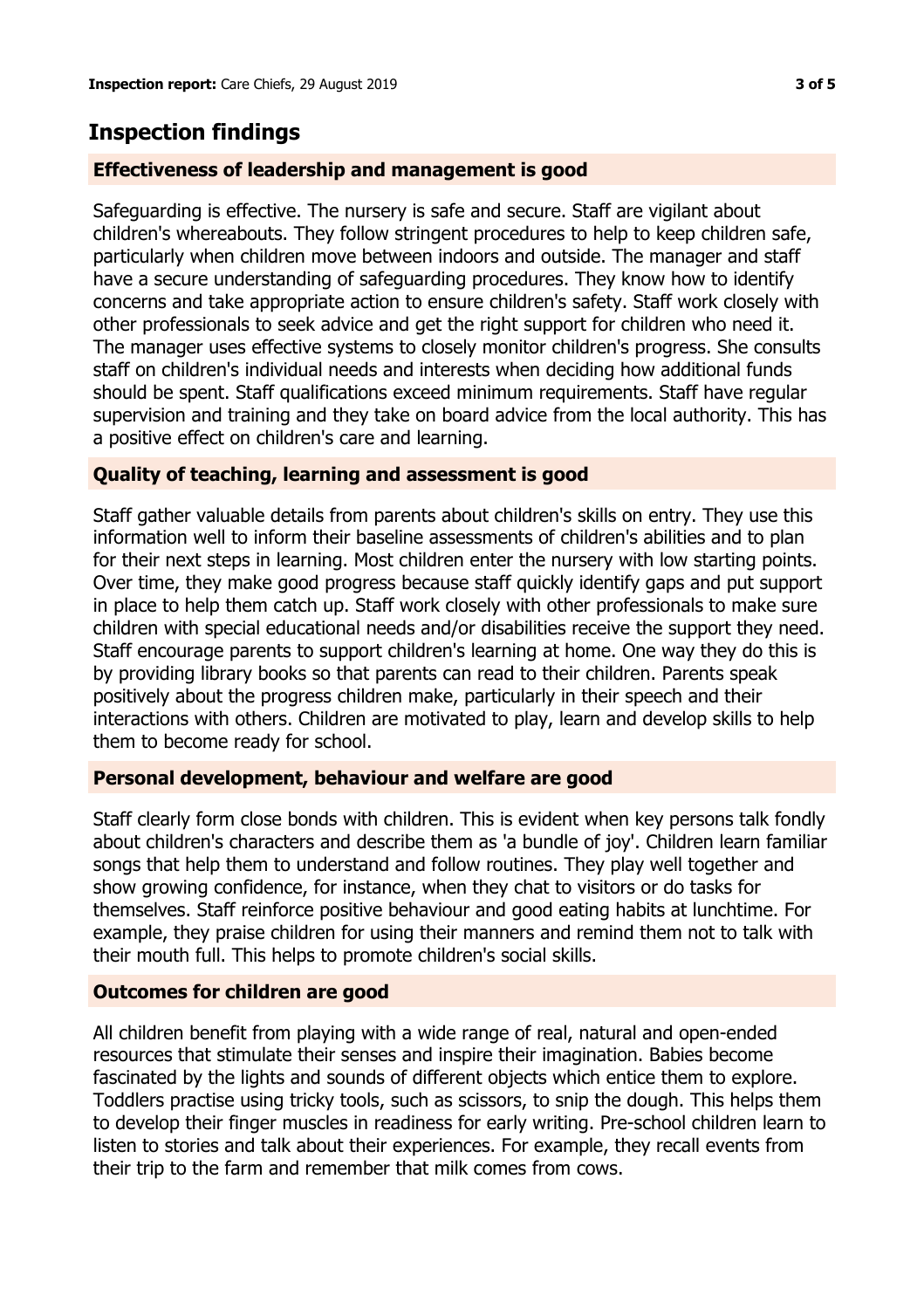## **Setting details**

| Unique reference number                             | EY490292                                                                             |
|-----------------------------------------------------|--------------------------------------------------------------------------------------|
| <b>Local authority</b>                              | Salford                                                                              |
| <b>Inspection number</b>                            | 10065714                                                                             |
| <b>Type of provision</b>                            | Childcare on non-domestic premises                                                   |
| <b>Registers</b>                                    | Early Years Register, Compulsory Childcare<br>Register, Voluntary Childcare Register |
| Day care type                                       | Full day care                                                                        |
| Age range of children                               | $0 - 8$                                                                              |
| <b>Total number of places</b>                       | 70                                                                                   |
| Number of children on roll                          | 87                                                                                   |
| Name of registered person                           | AW Childcare Services Ltd                                                            |
| <b>Registered person unique</b><br>reference number | RP531478                                                                             |
| <b>Date of previous inspection</b>                  | 25 July 2016                                                                         |
| Telephone number                                    | 0161 790 1275                                                                        |

Care Chiefs registered in 2015. The nursery employs 17 members of childcare staff. Of these, 16 hold appropriate early years qualifications, including four at level 2, eight at level 3, three at level 4 and one at level 6. The nursery opens from Monday to Friday, all year round. Sessions are from 7am until 6pm. The nursery provides funded early education for two-, three- and four-year-old children.

This inspection was carried out by Ofsted under sections 49 and 50 of the Childcare Act 2006 on the quality and standards of provision that is registered on the Early Years Register. The registered person must ensure that this provision complies with the statutory framework for children's learning, development and care, known as the early years foundation stage.

Any complaints about the inspection or the report should be made following the procedures set out in the guidance Complaints procedure: raising concerns and making complaints about Ofsted, which is available from Ofsted's website: www.ofsted.gov.uk. If you would like Ofsted to send you a copy of the guidance, please telephone 0300 123 4234, or email [enquiries@ofsted.gov.uk.](mailto:enquiries@ofsted.gov.uk)